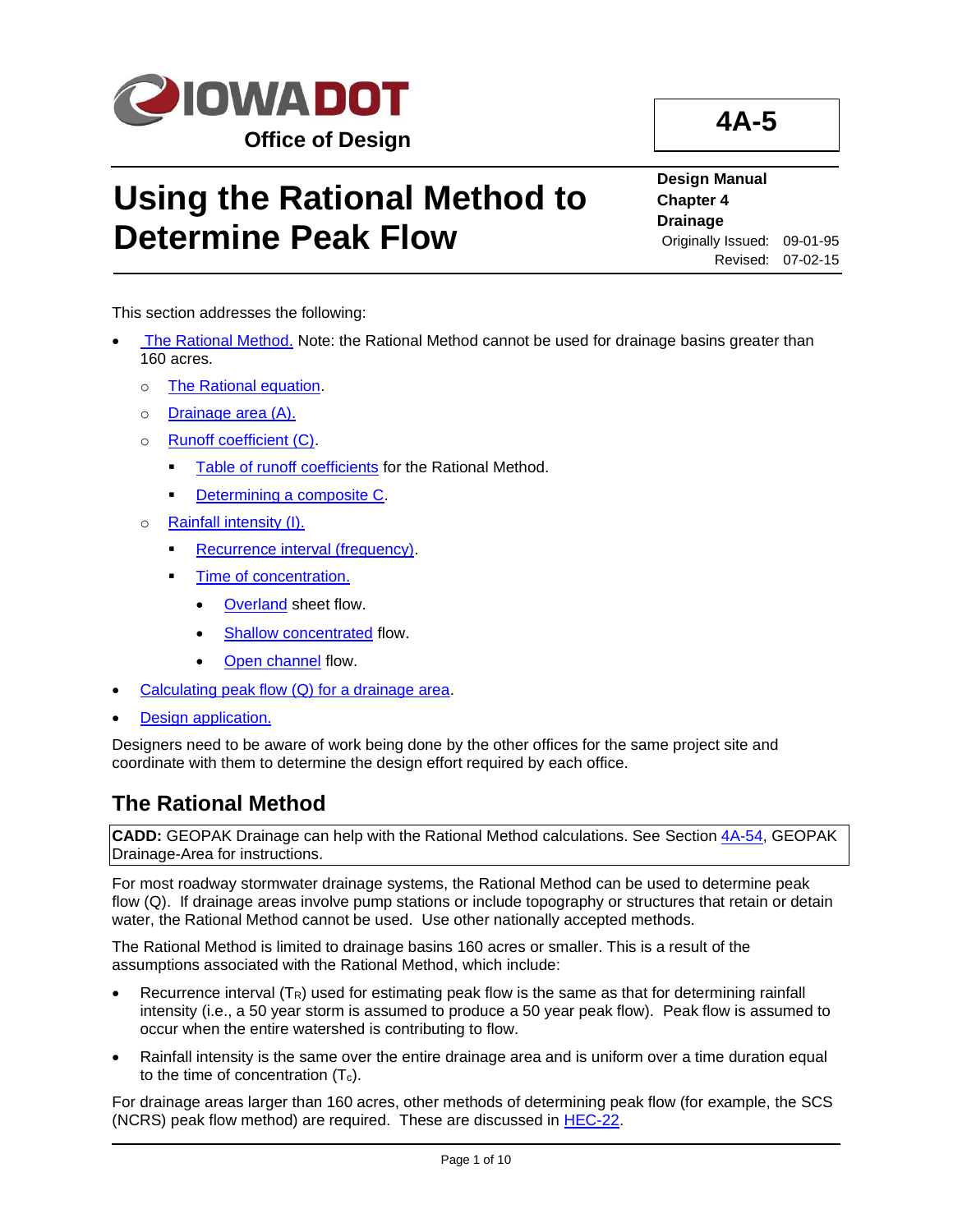## <span id="page-1-0"></span>**The Rational Equation**

The Rational Method uses the Rational equation given below:

 $Q = CIA$  (Equation 4A-5 1)

where:

- $Q =$  Peak flow, ft<sup>3</sup>/s.
- C = Runoff coefficient (dimensionless).
- $I =$  Rainfall intensity, in/hr.
- A = Drainage area, acres.

## <span id="page-1-1"></span>**Drainage Area (A)**

A drainage basin, or watershed, consists of all drainage areas that contribute flow to an outlet. A drainage basin may consist of one or several drainage areas.

For stormwater system design, a drainage area (A) is the combined area of all surfaces that drain to a given location such as a swale, intake or culvert inlet, pond, stream, etc. Following are some questions to investigate when evaluating a drainage area. Local maintenance authorities may be able to provide information. Documentation of the investigation is important:

- How are individual lots graded? Rear to front? Half to the rear and the other half to the front?
- Will existing contour lines remain the same, or are there known intentions for the area be regraded?
- Which direction will water flow down the gutters of the streets?
- At intersections, what direction will bypass flow or ponded flow go; will water flow around the corner or flow across the intersection?
- Will water run the same direction for all design rainfall intensities? Does bypass flow drain to the same downstream location as the underground storm sewer pipe?
- Are there known or expected roof drains, tile drains, subdrains, sump pumps, or other items that drain to the system? Are some of these draining water from other drainage basins?

**Quick Tip**: Make a preliminary proposed DTM (TIN) file using survey and photogrammetry information to draw drainage areas. Refer to Sections [40A-5](40a-05.pdf) and [40A-6.](40a-06.pdf)

Section  $4A-2$  lists sources that may be useful when examining drainage areas.

## <span id="page-1-2"></span>**Runoff Coefficient (C)**

The runoff coefficient (C), also called the "coefficient of imperviousness," is the ratio of runoff to rainfall. Factors that contribute to C include:

- Shape of the drainage area.
- Slope of the watershed.
- Land use (percentage of impervious surface and surface type).
- Character of the soil.
- Basin storage potential (potholes, roof storage, etc.).
- Previous (antecedent) moisture conditions.
- Interception by vegetation or animal life (e.g. a beaver dam).
- Rainfall duration.
- Rainfall intensity.
- Recurrence interval (rainfall frequency).

Runoff coefficient values for 5 year, 10 year, 50 year, and 100 year recurrence intervals are given in Table 1.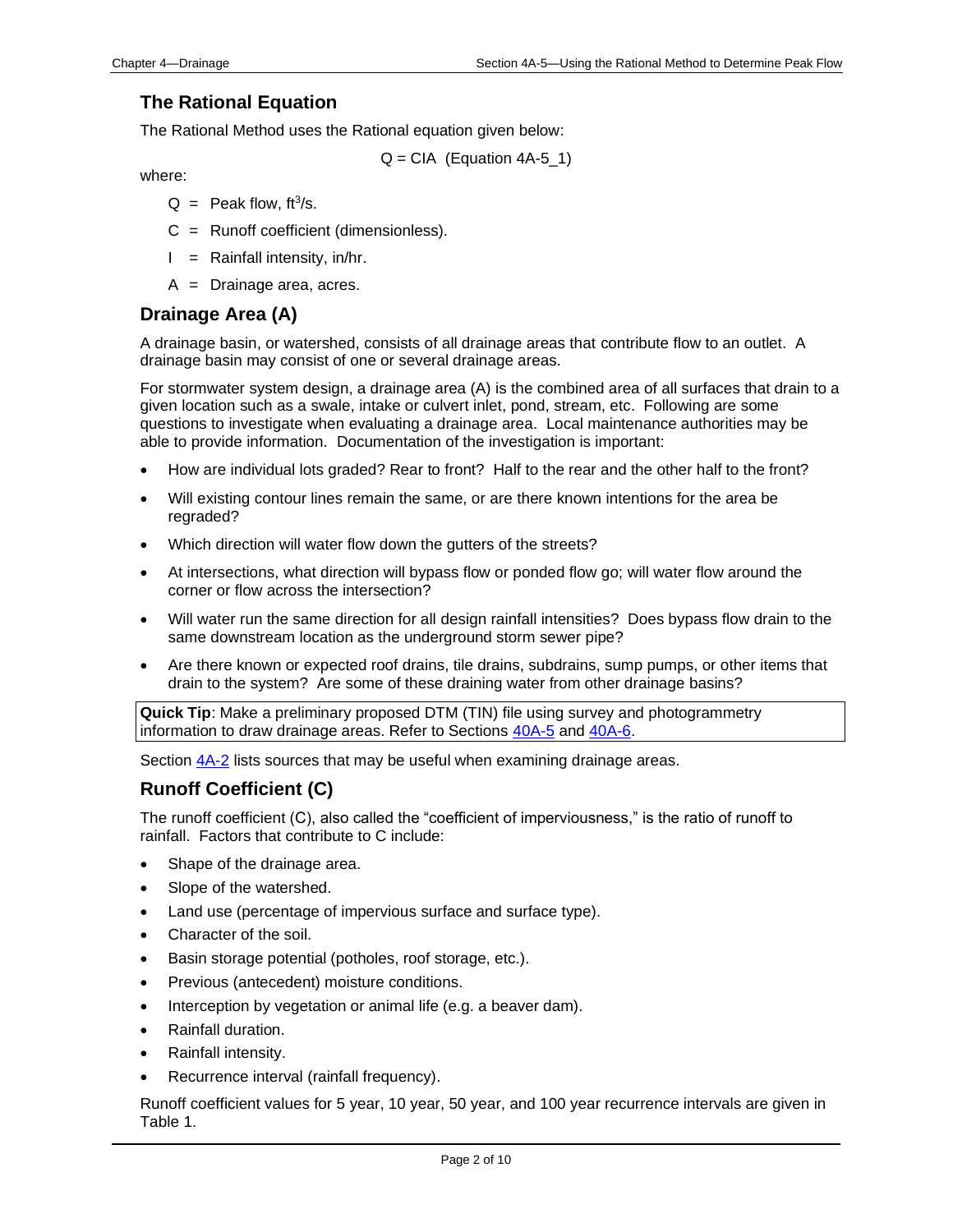<span id="page-2-0"></span>

|                                                    | runoff coefficient (C)*** |         |         |          |
|----------------------------------------------------|---------------------------|---------|---------|----------|
| description of area                                | 5 year                    | 10 year | 50 year | 100 year |
| Paved Surfaces/Buildings                           | 0.94                      | 0.95    | 0.98    | 0.98     |
| Gravel Surfaces, Compacted                         | 0.45                      | 0.50    | 0.55    | 0.60     |
| Gravel Surfaces, Loose Graded or Not Compacted     | 0.35                      | 0.40    | 0.45    | 0.50     |
| Industrial Light, 60% Impervious                   | 0.64                      | 0.69    | 0.79    | 0.83     |
| Industrial Heavy, 75% Impervious                   | 0.76                      | 0.79    | 0.86    | 0.89     |
| Commercial/Business Areas, 85% Impervious          | 0.81                      | 0.85    | 0.91    | 0.92     |
| Residential Row houses/town houses, 65% Impervious | 0.66                      | 0.67    | 0.74    | 0.76     |
| Residential 1/4 Acre lots, 40% Impervious*         | 0.48                      | 0.49    | 0.58    | 0.62     |
| Residential 1/2 Acre lots, 25% Impervious*         | 0.36                      | 0.39    | 0.49    | 0.54     |
| Residential 1 Acre lots, 20% Impervious*           | 0.32                      | 0.34    | 0.46    | 0.51     |
| Lawn, 0 to 2% slope (flat) $**$                    | 0.22                      | 0.22    | 0.30    | 0.36     |
| Lawn, 2 to 7% slope (average) **                   | 0.24                      | 0.25    | 0.35    | 0.40     |
| Lawn, 7% or greater (steep) **                     | 0.26                      | 0.30    | 0.38    | 0.45     |
| Parks/Golf Courses/Cemeteries, 8% Impervious       | 0.21                      | 0.21    | 0.28    | 0.34     |

**Table 1: Runoff coefficients for the Rational Method.**

Based on [Type B](04a-05/The_Hydrologic_Soil_Groups.pdf) soils. Some regions in Iowa have predominan[t C and D type soils](04a-05/The%20hydrologic%20soil%20groups.pdf) which require larger 'C' values. Appropriate experience is required in selecting appropriate 'C' values. Contact Office of Design Soils Section for further guidance.

\*\* Based on heavy soils and lawn in fair condition. For situations involving sandy soils, contact the Methods Section

\*\*\* For higher percent of imperviousness than in the "description of area", developing land with no cover to poor cover, compacted soils, locations of high water table, and/or soils having a slow infiltration rate when thoroughly wetted, these values may be too low. Consult HEC-22, AASHTO Drainage Design Guidelines, or the Methods Section.

If future land use is unknown, the runoff coefficient should be conservatively based.

<span id="page-2-1"></span>Occasionally a single C value can adequately describe an entire project or area. Typically, a different C value is required for each inlet and composite C values are often required. When a drainage area is composed of more than one distinct part, use the weighted average equation below to find a composite C.

$$
C = \frac{C_1A_1 + C_2A_2 + C_3A_3... + ...C_nA_n}{A_1 + A_2 + A_3... + ...A_n}
$$
 (Equation 4A-5\_2)

where:

 $A_1$ ,  $A_2$ ,  $A_3$ ,  $\ldots$   $A_n$  = areas of the distinct parts.

 $C_1 = C$  value for  $A_1$ ,  $C_2 = C$  value for  $A_2$ , etc.

[Example Problem 4A-5\\_1, Determining Composite C](04a-05/Example_4A-5_1.pdf)

## <span id="page-2-2"></span>**Rainfall Intensity (I)**

Rainfall intensity (I) is the average rate of rainfall given in in/hr that occurs over the duration of a storm. Rainfall intensity is required to use the Rational method. To calculate I, the designer must first select a recurrence interval  $(T_R)$ . Next the designer calculates the time of concentration  $(T_c)$ . Once T<sub>R</sub> and T<sub>c</sub> are known, I is determined using  $Table 2$  (for the Rational method, storm duration is the same as  $T_c$ ). Often,  $T_c$  falls between the values in the tables, so I needs to be interpolated.

#### [Table 2: Rainfall Intensities](04a-05/Table_2.pdf)

Rainfall intensity does not account for a rainfall's variable intensity over time or across a basin, or for how much rainfall fell prior to the period in question. Designers should keep these factors in mind, especially for areas prone to flash flooding.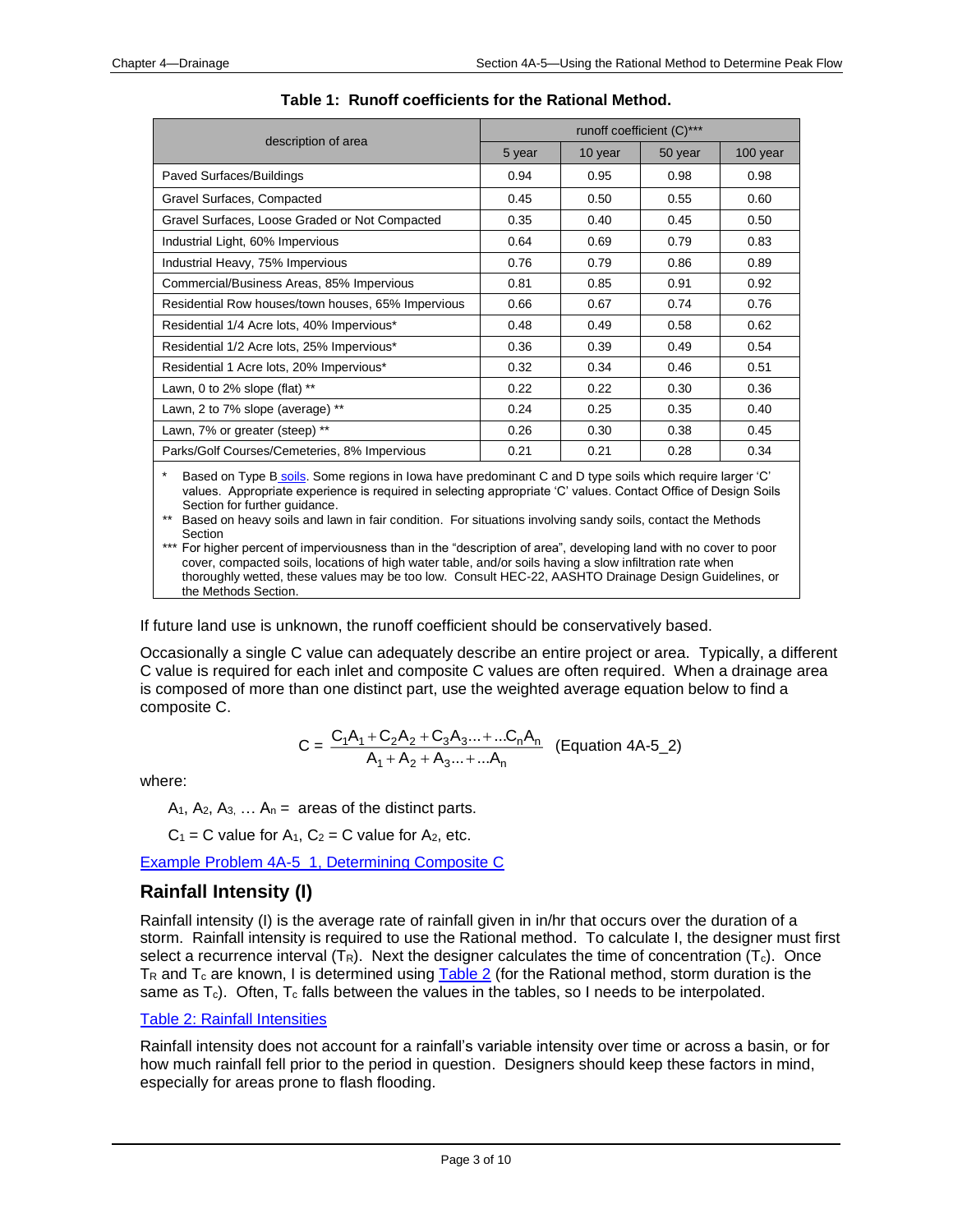Rainfall intensities in Table 2 have been revised to be based on NOAA's Atlas 14. Intensities have increased rather substantially over the Bulletin 71 values previously used, especially for 5 minute, 10 minute, and 15 minute storm durations – in excess of 20% in some cases. This change could impact projects that are in the design process. The following guidance is suggested:

- If the system is downstream from a future project that will be designed using Atlas 14, strongly consider switching to Atlas 14. This review will need to include the potential impacts to the design as well as impacts the changes may have on the upstream system.
- If the system is upstream from a project that will be designed using Atlas 14, consider switching to Atlas 14 if the project is still early in the design process.
- If the system is upstream from a project designed using Bulletin 71 intensities, stay with Bulletin 71 intensities. Contact the [Methods](01b-02/MethodsEngineer.pdf)  [Engineer](01b-02/MethodsEngineer.pdf) if a copy those intensities are needed.

If you are uncertain what to do, contact the [Methods Engineer.](01b-02/MethodsEngineer.pdf)

### <span id="page-3-0"></span>**Recurrence Interval (Frequency)**

When designing stormwater drainage systems, designers rely on the recurrence interval  $(T_R)$ . Recurrence interval is referred to in a number of different ways: frequency, design flood frequency, storm frequency, recurrence frequency, exceedence interval, or return period.

Recurrence interval is based on probability:

$$
T_R = \frac{1}{p}
$$

where:

 $T_R$  = Recurrence Interval in years.

p = Probability of a storm event that equals or exceeds a specified flow occurring in a given year.

| recurrence<br>interval (frequency)<br>$T_{\sf R}$ | probability of equaling<br>or exceeding flow<br>(X% chance storm) |
|---------------------------------------------------|-------------------------------------------------------------------|
| 2 year                                            | 50%                                                               |
| 5 year                                            | 20%                                                               |
| 10 year                                           | 10%                                                               |
| 25 year                                           | 4%                                                                |
| 50 year                                           | 2%                                                                |
| 100 vear                                          | 1%                                                                |

#### **Table 3: Recurrence interval and probability.**

Since  $T_R$  is based on probability, a recurrence interval is not the actual interval for which a storm event is expected to occur. Instead, it represents the probability a storm event will occur in any given year. For example, a storm event with a 50 year recurrence interval has a 2% probability of equaling or exceeding a specified flow in any given year. A 50 year storm event may actually occur several times in a 50 year span, several times in one year, or just once in 100 years. When communicating with or relating to the general public, using terms such as "X% Chance Storm Event" may help reduce confusion and concerns.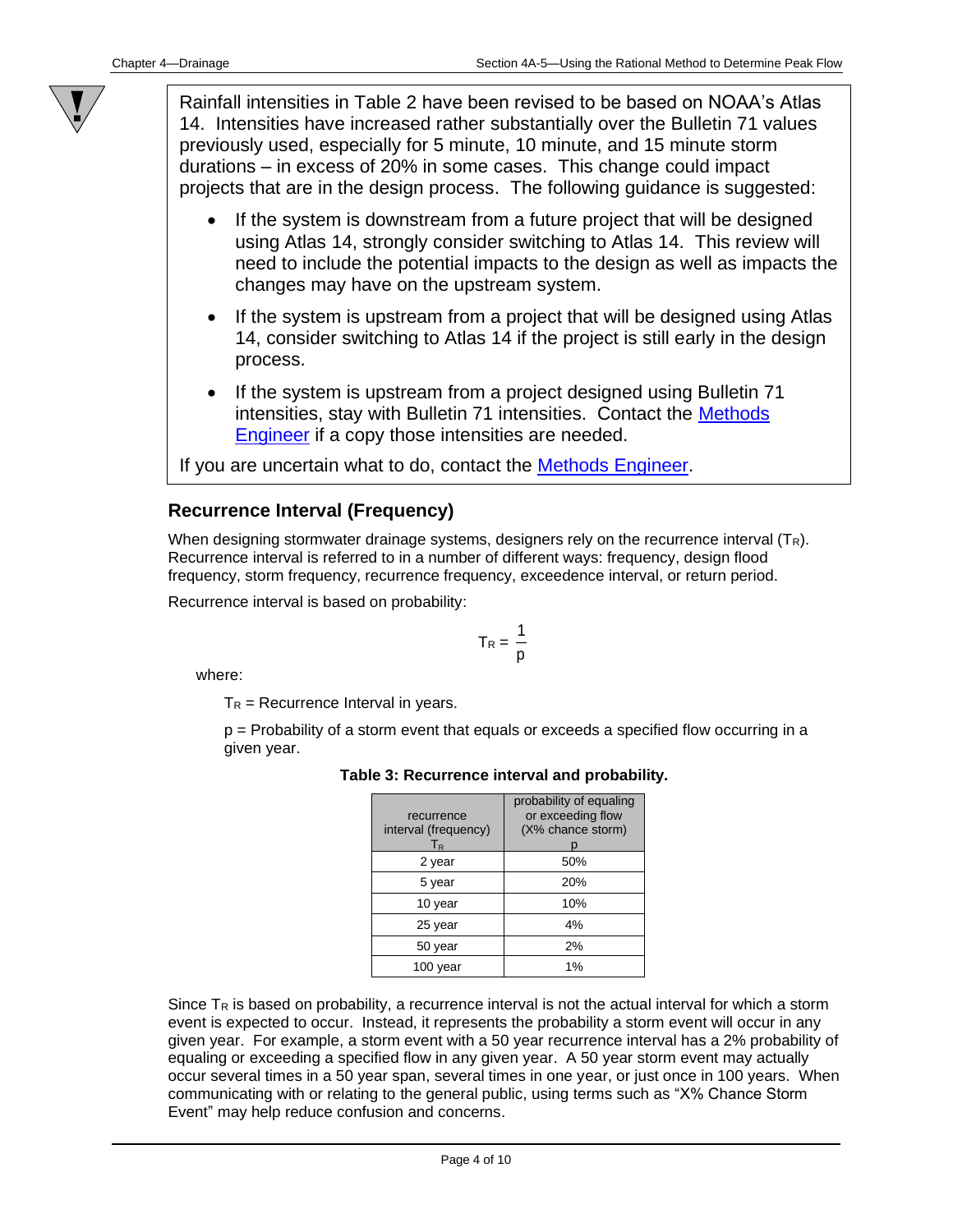Designing a stormwater drainage system to handle the worst storm event that could happen would likely be too costly for most situations. On the other hand, designing a system that is overtaxed by even minor storm events can result in flooding that creates safety issues or economic hardships. Since the consequences of flooding in some areas are more severe than in others, desired design T<sub>R</sub> values vary for different elements of a system depending on the area drained, area conveying the runoff, and the need to avoid flooding. The selection of the design T<sup>R</sup> is based on several factors, which can include safety, economics, policy, or regulatory requirements. The goal is to balance the cost of the system with potential risk and damage costs.

#### **Interstates, Freeways, Expressways, and Primary Highways**

Table 4 provides minimum required design  $T_R$  values for interstates, freeways, expressways, and primary highways. More stringent requirements (higher design recurrence intervals) may be necessary in areas where encroachment or ponding can result in traffic delays, property damage, or safety concerns.

| situation                  | design recurrence<br>interval | X% chance storm |
|----------------------------|-------------------------------|-----------------|
| flushing velocity          | 5 year                        | 20%             |
| intake on continuous grade | 10 year                       | 10%             |
| intake at a sag point      | 50 year                       | 2%              |
| major design storm         | 100 year                      | 1%              |

**Table 4: Required minimum design recurrence interval values**

#### **Staged Construction or Detour**

Recurrence interval design values selected for staged construction and detours depend on traffic counts, speeds, how long the system will be in place, accommodations for overtopping or bypassed flow, and the consequences should the system be overtaxed. Two years is the minimum recurrence interval design value allowed for temporary staged construction.

#### **Local Streets**

Recurrence interval design values for local jurisdictions vary throughout the state. Contact the local jurisdiction.

For reconstruction projects involving storm sewer, existing systems should be analyzed and new systems should be sized using current recurrence intervals even if the original system (and other systems tying into it) was sized using a smaller recurrence interval.

In using the Rational equation to determine peak flow for a given  $T_R$  (e.g. 10 year), the same  $T_R$ must be used when determining C and I. Occasionally the contributing drainage area A is affected by the  $T_R$  as well, due to an increased chance of flow bypassing from one watershed to another during large recurrence interval events.

## <span id="page-4-0"></span>**Time of Concentration (Tc)**

Time of concentration  $(T_c)$  is the time required for water falling on the hydraulically most remote point in a drainage area to flow to the point of interest. Remoteness relates to time rather than distance. Factors affecting  $T_c$  include:

- **Surface roughness.** Rough terrain, such as undeveloped areas, impedes flow of runoff more than smooth surfaces such as pavement. This increases  $T_c$ .
- **Channel shape and flow patterns.** Channels typically convey runoff more efficiently than flat terrain. This reduces  $T_c$ .
- **Slope.** The velocity of runoff increases with increase in slope. This reduces T<sub>c</sub>.

Water traveling a short distance across rough, flat terrain may require more time to reach a point of interest than water traveling a longer distance across smooth, steep terrain. Thus, the most hydraulically distant point in a drainage area may not be the point located furthest from the point of interest.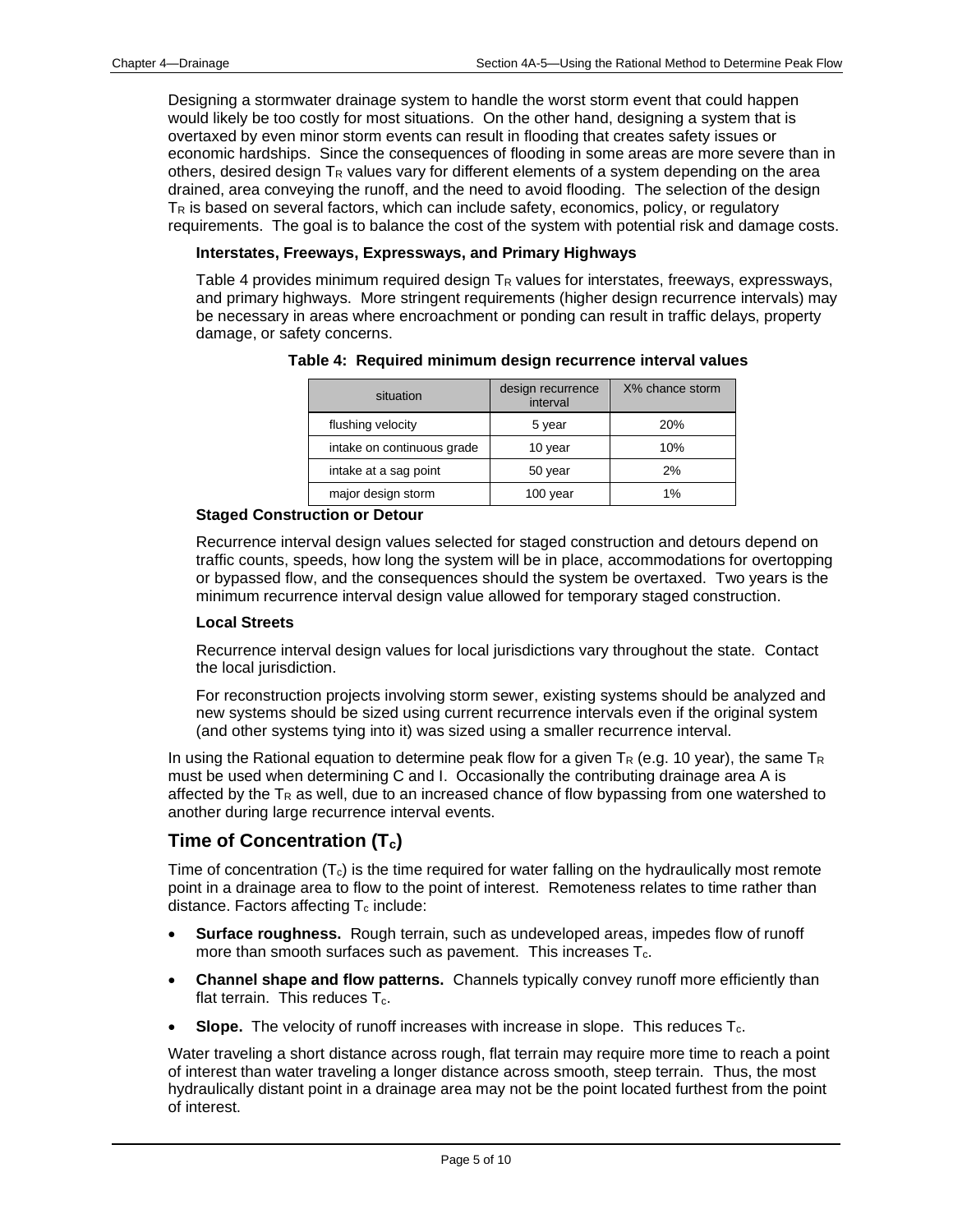Total  $T_c$  may consist of several components and is calculated as follows:

 $T_c = T_c$  sheet  $+ T_c$  shallow  $+ T_{open \, channel}$  (Equation 4A-5\_3)

where:

 $T_c$  = Total time of concentration, minutes.

Tc sheet = Time of concentration for overland sheet flow, minutes.

 $T_{c}$  shallow = Time of concentration for shallow concentrated flow, minutes.

 $T_c$  open channel =  $T_c$  gutter +  $T_c$  pipe +  $T_c$  swale.

where:

 $T_{c\,\text{outer}}$  = Time of concentration for gutter flow, minutes.

 $T_{\text{c pipe}}$  = Time of concentration for pipe flow, minutes.

 $T_{\text{c} \text{swale}}$  = Time of concentration for flow in a swale, minutes

When calculating I, use a minimum total  $T_c$  of 5 minutes.

The following worksheet will aid with calculating  $T_c$ . The components of the worksheet are further explained below.

[Time of Concentration Worksheet](04a-05/TOC_Worksheet.pdf)

Peak discharge is greatly affected by watershed slope and velocity, so reasonable care and calculations are required to estimate slope for each type of flow. Best results are generally obtained when the slope derived is representative of the areas to which it is being applied. Drainage areas may need to be divided into sub-basins of significantly different topographical elements.

#### <span id="page-5-0"></span>**Overland Sheet Flow (T<sub>c sheet</sub>)**

Overland sheet flow is the shallow mass of runoff over plane surfaces (e.g. parking lots, lawns). Overland sheet flow usually occurs over a short distance at the high end of a drainage area. The National Resources Conservation Service (NRCS) recommends limiting overland sheet flow to 100 feet for unpaved areas. This manual follows the recommendation of NRCS. For paved surfaces, the maximum is 300 feet.

 $L_{\text{To sheet}}$  = 100 feet maximum for unpaved areas and 300 feet maximum for paved areas.

Use the kinematic wave equation below to estimate  $T_c$  for overland sheet flow:

$$
T_{\text{c sheet}} = \frac{K_{\text{u}}}{I^{0.4}} \left(\frac{nL}{\sqrt{S}}\right)^{0.6} \text{ (Equation 4A-5_4)}
$$

where:

 $T_{\text{c sheet}}$  = Overland sheet flow travel time, minutes.

- $K_u$  = Empirical coefficient equal to 0.933.
- n = Manning's roughness coefficient for overland flow (see Table 5), based on very shallow flow depths of up to 0.1 feet.
- $L =$  Overland flow path length, ft.
- $I =$  Rainfall intensity rate, in/hr.
- $S =$  Slope of the overland flow path, ft/ft.

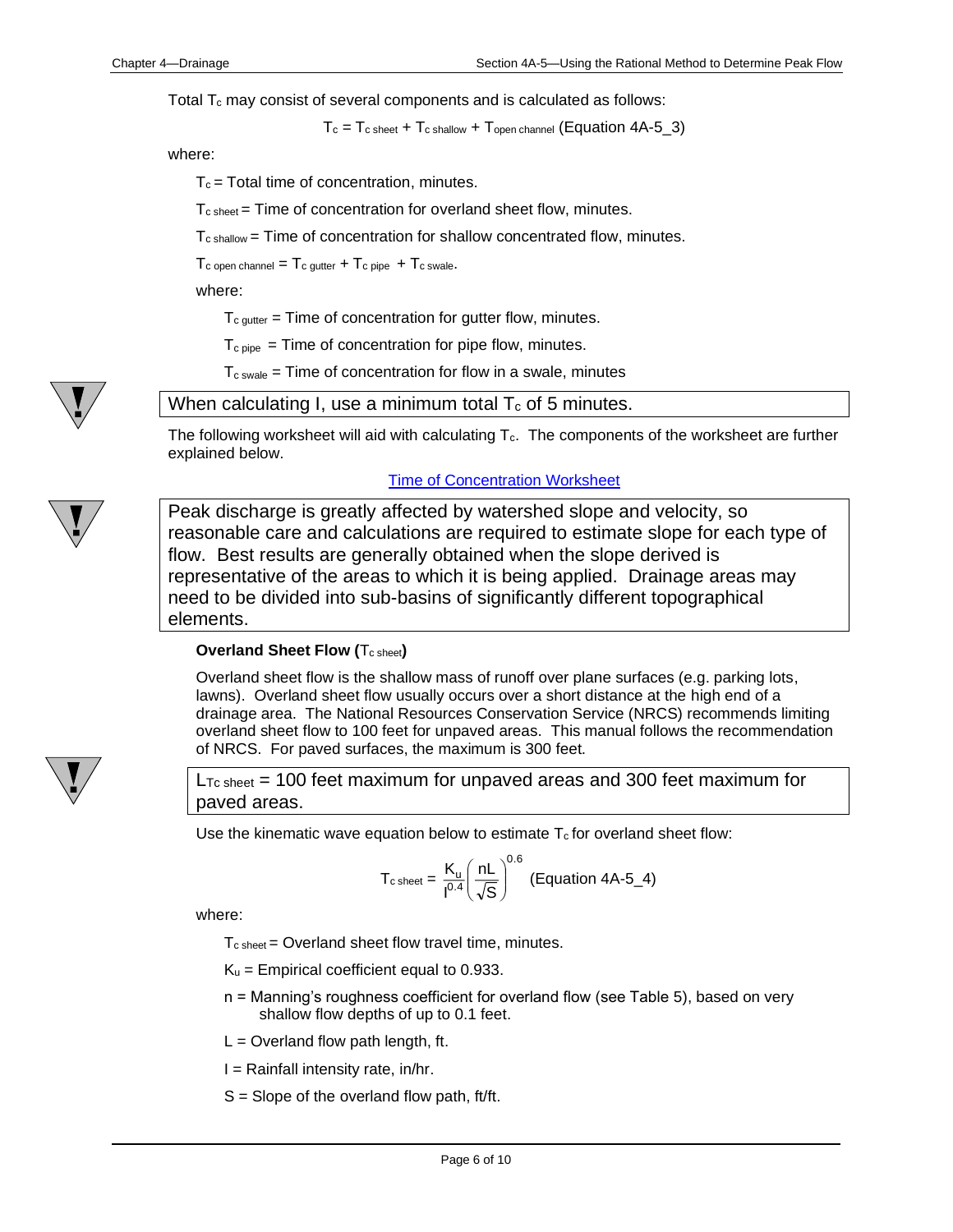| surface description                                                                      | n                                         |
|------------------------------------------------------------------------------------------|-------------------------------------------|
| Asphalt and concrete:<br>new<br>existing                                                 | 0.016<br>Refer to Table 2 of Section 4A-6 |
| Cement rubble surface                                                                    | 0.024                                     |
| Fallow (no residue)                                                                      | 0.05                                      |
| Cultivated soils:<br>residue cover $\leq 20\%$<br>residue cover > 20%<br>range (natural) | 0.06<br>0.17<br>0.13                      |
| Grass:<br>short grass prairie (fields)<br>dense grasses (lawns)                          | 0.15<br>0.24                              |
| Woods:<br>light underbrush<br>dense underbrush                                           | 0.40<br>0.80                              |

**Table 5: Manning's roughness coefficient (n) for overland flow.**

[Table 2](04a-05/Table_2.pdf) will be necessary to calculate  $T_{c \; sheet}$ . Since both  $T_{c}$  and I are unknowns, a trial and error process is required using the rainfall intensity values in **Table 2.** This is how it works:

- 1. Refer to Table 2 to determine which Section code is appropriate. Choose a value from the "duration" column (this serves as  $T_{c \text{ sheet}}$ ) in Table 2 with the corresponding I from the appropriate "recurrence interval" (10 year or 50 year) column.
- 2. Calculate  $T_{\text{c sheet}}$  by substituting I into Equation 4A-5\_4.
- 3. Compare the selected value of  $T_{c sheet}$  with the calculated value from Step 2.
	- If the value of  $T_{\text{c sheet}}$  from Step 2 is less than 5 minutes, use  $T_{\text{c sheet}} = 5$  min.
	- If the selected  $T_{\text{c sheet}}$  is within one minute of  $T_{\text{c sheet}}$  from Step 2, then  $T_{\text{c sheet}}$  equals the selected value.
	- If the selected  $T_{c}$  sheet is not within one minute of  $T_{c}$  sheet from Step 2, then select another value for  $T_{\text{c sheet}}$  (try a value close to the calculated  $T_{\text{c sheet}}$ ). This may require using values of T<sub>csheet</sub> not in the tables. If this is the case, I will need to be interpolated. This process is demonstrated in the Sheet Flow Example Problem.
- 4. Repeat Steps 2 and 3 until the selected value for  $T_{\text{c sheet}}$  is within one minute of the calculated T<sub>c sheet</sub>.

[Example Problem 4A-5\\_2. Overland Sheet Flow](04a-05/Example_4A-5_2.pdf)

#### <span id="page-6-0"></span>**Shallow Concentrated Flow (Tc shallow)**

After a short distance (depending on ground cover, but always less than 100 feet), overland sheet flow starts to concentrate in rills, and then in gullies. This flow is referred to as shallow concentrated flow. The velocity of this flow is estimated using a relationship between velocity and slope. To calculate  $T_{c \text{ shallow}}$ , first estimate the velocity of flow using the following equation:

$$
V = K_{u}k\sqrt{S}
$$
 (Equation 4A-5\_5)

where:

- $V =$  Velocity of flow, ft/s.
- $S =$ Slope, ft/ft. $*$
- $k =$  Intercept coefficient (see Table 6).
- $K_u$  = Units conversion factor\*, 33.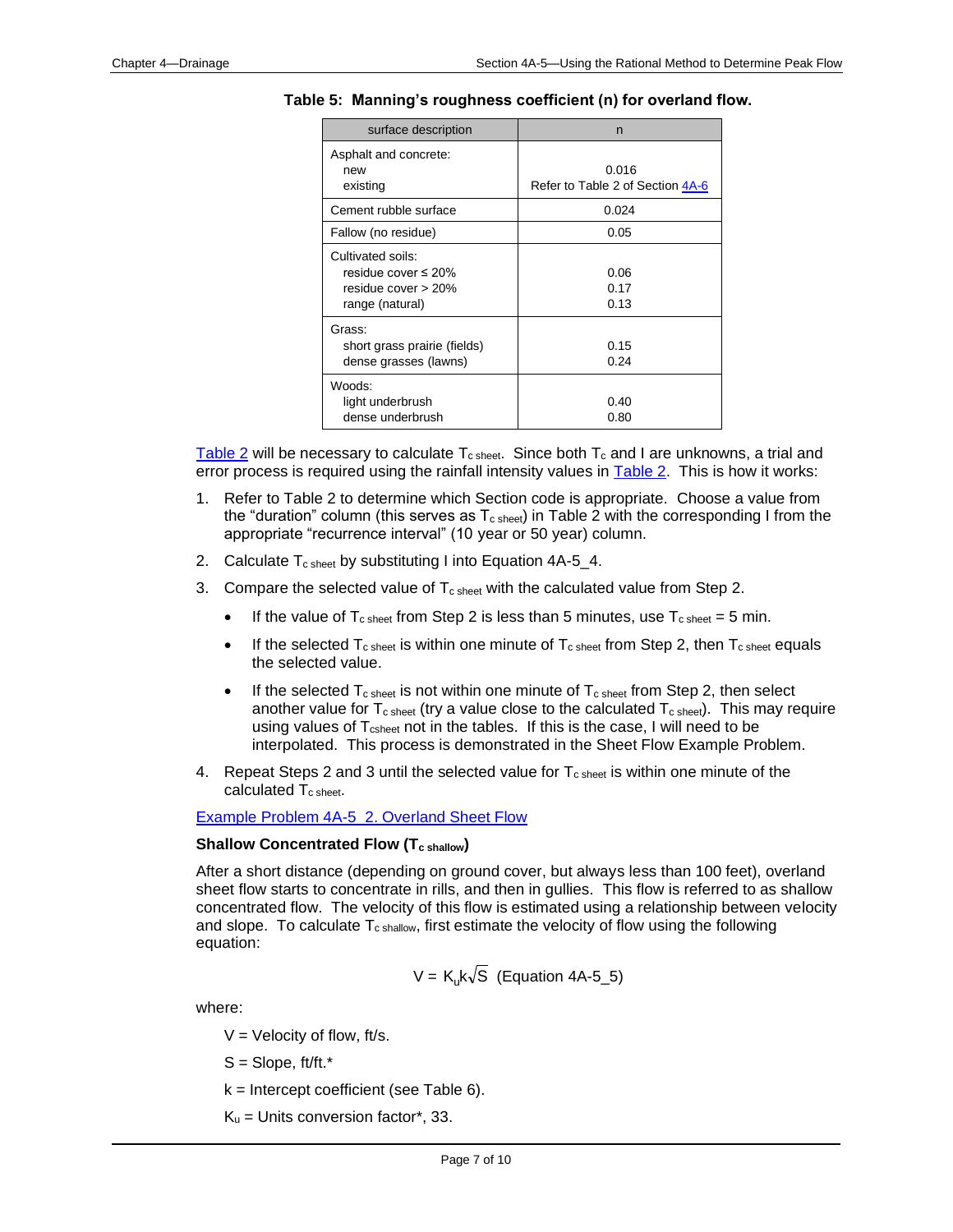[\\*HEC-22](http://www.fhwa.dot.gov/engineering/hydraulics/pubs/10009/10009.pdf) bases slope on percent. Units conversion factors in HEC-22 are smaller by a factor of 10.

| land cover/flow regime                                                                          | k     |
|-------------------------------------------------------------------------------------------------|-------|
| Forest with heavy ground litter; hay meadow (overland flow)                                     | 0.076 |
| Trash fallow or minimum tillage cultivation; contour or strip cropped; woodland (overland flow) | 0.152 |
| Short grass pasture (overland flow)                                                             | 0.213 |
| Cultivated straight row (overland flow)                                                         | 0.274 |
| Nearly bare and untilled (overland flow)                                                        | 0.305 |
| Grassed waterway (shallow concentrated flow)                                                    | 0.457 |
| Unpaved (shallow concentrated flow)                                                             | 0.491 |
| Paved area (shallow concentrated flow); small upland gullies                                    | 0.619 |

**Table 6: Intercept coefficients for shallow concentrated flow.**

Once velocity has been determined, use the equation below to calculate  $T_{c \text{ shallow}}$ .

$$
T_{\text{c shallow}} = \frac{L}{60V} \text{ (Equation 4A-5_6)}
$$

where:

 $T_{c \, shallow}$  = Shallow concentrated flow travel time, minutes.

 $L =$  Flow length, ft.

 $V =$  Velocity of flow, ft/s.

[Example Problem 4A-5\\_3, Shallow Concentrated Flow](04a-05/Example_4A-5_3.pdf)

#### <span id="page-7-0"></span>**Open Channel Flow**

Open channels for roadway stormwater drainage systems consist of drainage swales, pipes flowing partially full, and gutters.

#### **Gutter Flow (Tc gutter)**

Flow time for runoff in the gutter is typically small (1 to 2 minutes, or less) compared to the total  $T_c$ , and it is often not included. This produces slightly more conservative results for rainfall intensity, which adds in a factor of safety.

For long gutter lengths (several hundred feet), flat gutter slopes (around or less than  $0.50\%$ ), or low flows (less than  $0.50$  ft $3/$ s), gutter flow time may be several minutes and may need to be included in total  $(T_c)$ . To estimate gutter flow time, first determine the average velocity using one of the equations below:

$$
V = \frac{2Q}{T^2S_x}
$$
 (Equation 4A-5\_7, uniform cross section)

$$
V = \frac{2Q}{T^2S_x + W^2(S_w - S_x)}
$$
 (Equation 4A-5\_7, composite gutter section)

where:

 $Q =$  Flow in gutter, ft<sup>3</sup>/s.

 $T =$  Spread, ft.

W = Width of depressed section, ft.

 $S_x$  = Cross slope of pavement, ft/ft.

 $S_W =$  Cross slope of depressed gutter section, ft/ft.

After calculating velocity, use Equation  $4A-5_6$  to determine (T<sub>c gutter</sub>).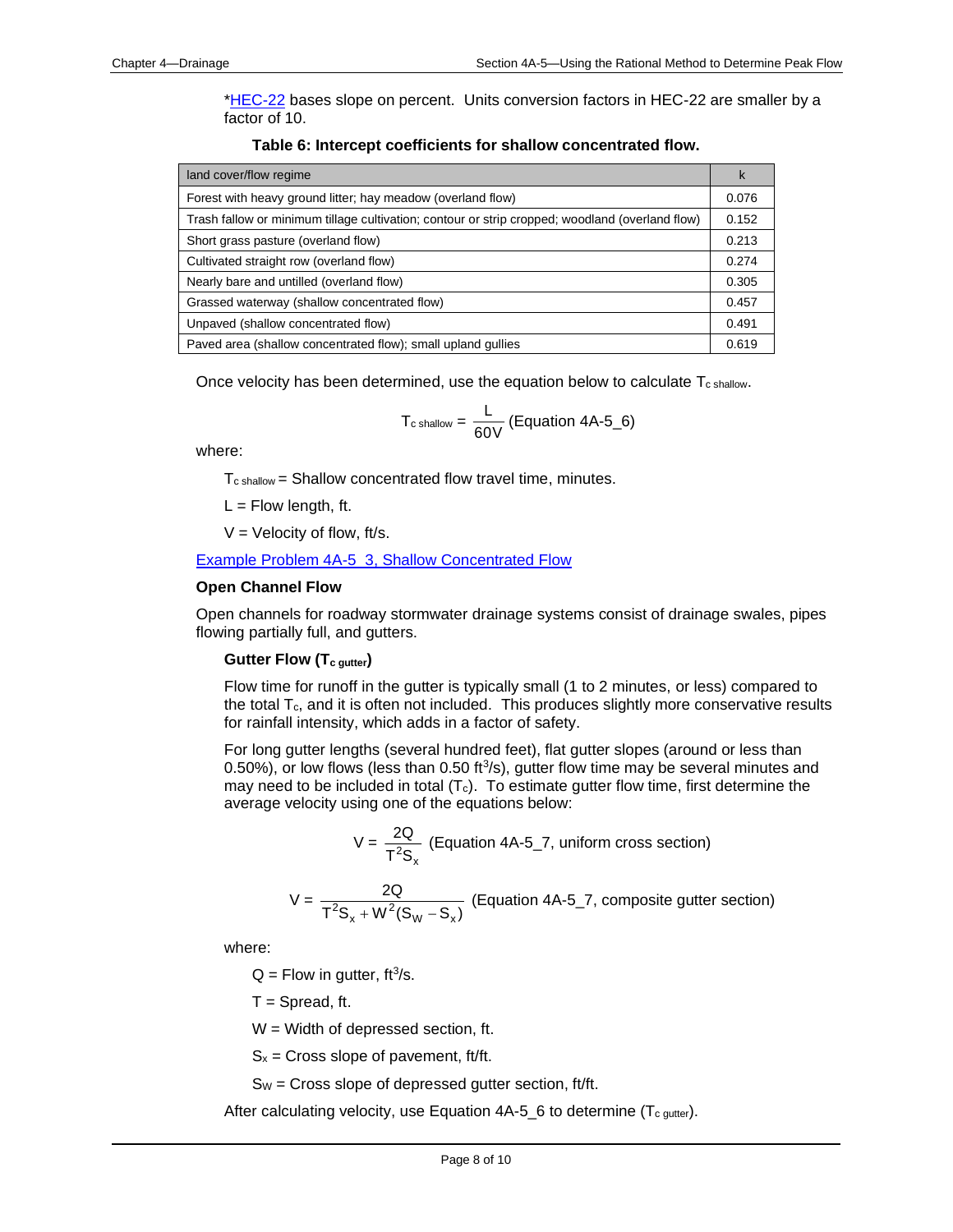#### **Pipe Flow (Tc pipe)**

Refer to General Information for Pipe Design in Section [4A-10.](04a-10.pdf)

#### **Drainage Swales (Tc swale)**

Use Manning's equation (Equation 4A-5\_8 below) to estimate average flow velocity. The Manning's roughness coefficient 'n' is a function of several parameters including: channel material type, roughness, thickness (such as size of rocks or height of vegetation), flow velocity and flow depth. This coefficient can have a dramatic result in the outcome of the equation. Table 7 provides a brief list of some average 'n' values for consideration in the design process. The designer should have a good understanding of how and when to use this equation and how to evaluate the use of an appropriate 'n' value before proceeding.

$$
V = \frac{K_{u}}{n} \left(\frac{A}{P_{wetted}}\right)^{0.67} \sqrt{S} \quad \text{(Equation 4A-5_8)}
$$

where:

 $V =$  Velocity of flow, ft/s.

S = Slope, ft/ft.

n = Manning's roughness coefficient for open channel flow (See Table 7).

 $K_u$  = Units conversion factor, 1.49.

A = Cross sectional flow area, ft<sup>2</sup>.

Pwetted = Wetted perimeter (surface in contact with water), ft.

| channel material                            | Manning's n |
|---------------------------------------------|-------------|
| Concrete                                    |             |
| trowel finish                               | 0.013       |
| float finish                                | 0.015       |
| Concrete bottom with rubble or riprap sides | 0.030       |
| Vegetation                                  |             |
| depth of flow up to 0.7 ft (215 mm)         |             |
| lawns cut 4 to 6 inches                     | 0.070       |
| good stand cut to 12 inches                 | 0.140       |
| good stand cut to 24 inches                 | 0.250       |
| fair stand cut to 12 inches                 | 0.120       |
| fair stand cut to 24 inches                 | 0.200       |
| depth of flow 0.7 to 1.5 ft (215 to 450 mm) |             |
| lawns cut 4 to 6 inches                     | 0.050       |
| good stand cut to 12 inches                 | 0.100       |
| good stand cut to 24 inches                 | 0.150       |
| fair stand cut to 12 inches                 | 0.080       |
| fair stand cut to 24 inches                 | 0.140       |
| Bare soil                                   |             |
| recently completed                          | 0.018       |
| clean after weathering                      | 0.022       |
| Rock cut                                    |             |
| smooth and uniform                          | 0.035       |
| jagged and irregular                        | 0.040       |

After calculating velocity, use Equation  $4A-5_5$  to determine (T<sub>c swale</sub>).

To estimate  $T_{\text{c swale}}$ , the design flow, Q, is desired to estimate flow depth in order to estimate wetted perimeter ( $\overline{P}_{wetted}$ ). However,  $T_c$  is required to estimate Q; therefore, this is an iterative process that is simplified by hydraulic computer models and spreadsheets. The general design process should be understood before using a model and checking results.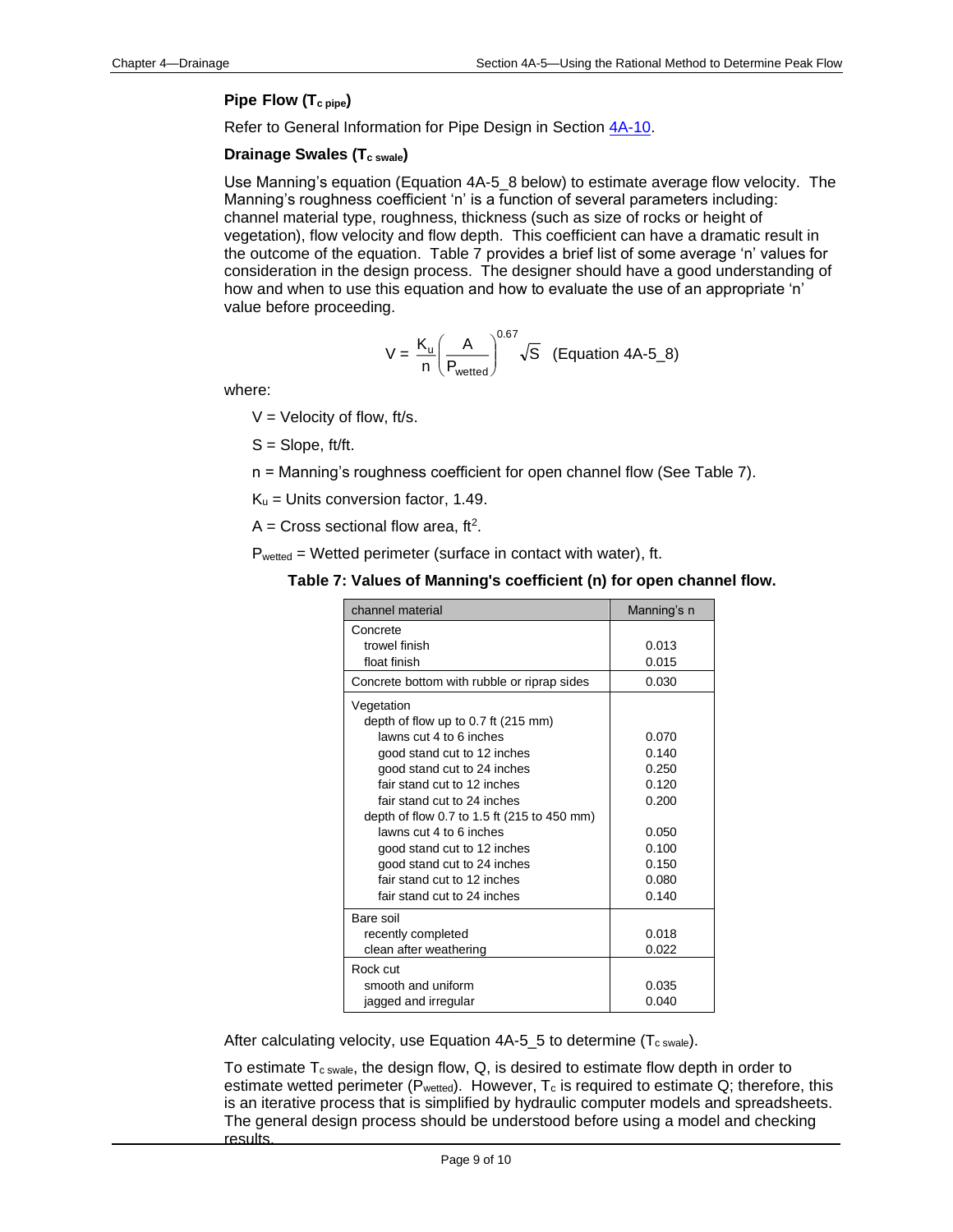## <span id="page-9-0"></span>**Calculating Peak Flow (Q) for a Drainage Area**

The following example demonstrates the process for determining peak flow for a drainage area.

[Example Problem 4a-05\\_4, Determining Peak Flow Values](04a-05/Example_4A-5_4.pdf)

## <span id="page-9-1"></span>**Design Application**

Distinct parts of a drainage area may produce higher peak flows than if a composite 'C' value is used for the total drainage area. Each of these parts should be examined individually, as well as in combination, to determine which produces the largest peak flow. When determining Q for the composite area, use the flowpath associated with the longest  $T_c$ .

Runoff analysis must consider flow from outside the study area that may enter the site either as surface runoff or as contained flow in tiles and pipes.

In addition to the determination and analysis of existing and proposed design flows for each design event, consideration must be given to interim construction conditions, staged construction, and reconstruction

### **Interim Construction Conditions**

During construction, vegetative cover may be diminished resulting in increased runoff coefficients and peak flows. Proposed design flow determinations may not be adequate to evaluate interim construction conditions (including erosion and sediment control needs).

Inlets are generally protected from sediment by erosion control devices, such as filter socks, which can trap runoff. Evaluate potential ponding and impacts caused by such erosion control devices.

Sediment basins may be desired to both store excess runoff and capture excess sediment.

### **Staged Construction**

Designers occasionally need to select temporary drainage structures to accommodate staged construction. The level of design required must be commensurate with the risks (including traffic, speed, location, etc.) and should be discussed and selected by the design team.

#### **Reconstruction**

Generally reconstruction results in replacing or upgrading a storm sewer system. Occasionally the contributing runoff area has been modified either by overland contribution or closed system contribution (from other storm drain systems that have been tapped into the project area system). Quite often design parameters (e.g. design flow) and design coefficients (impervious area) have changed since the original system design. However, don't reduce the number or size of existing inlets or pipes without significant design evaluation and concurrence from the local and maintenance authorities.